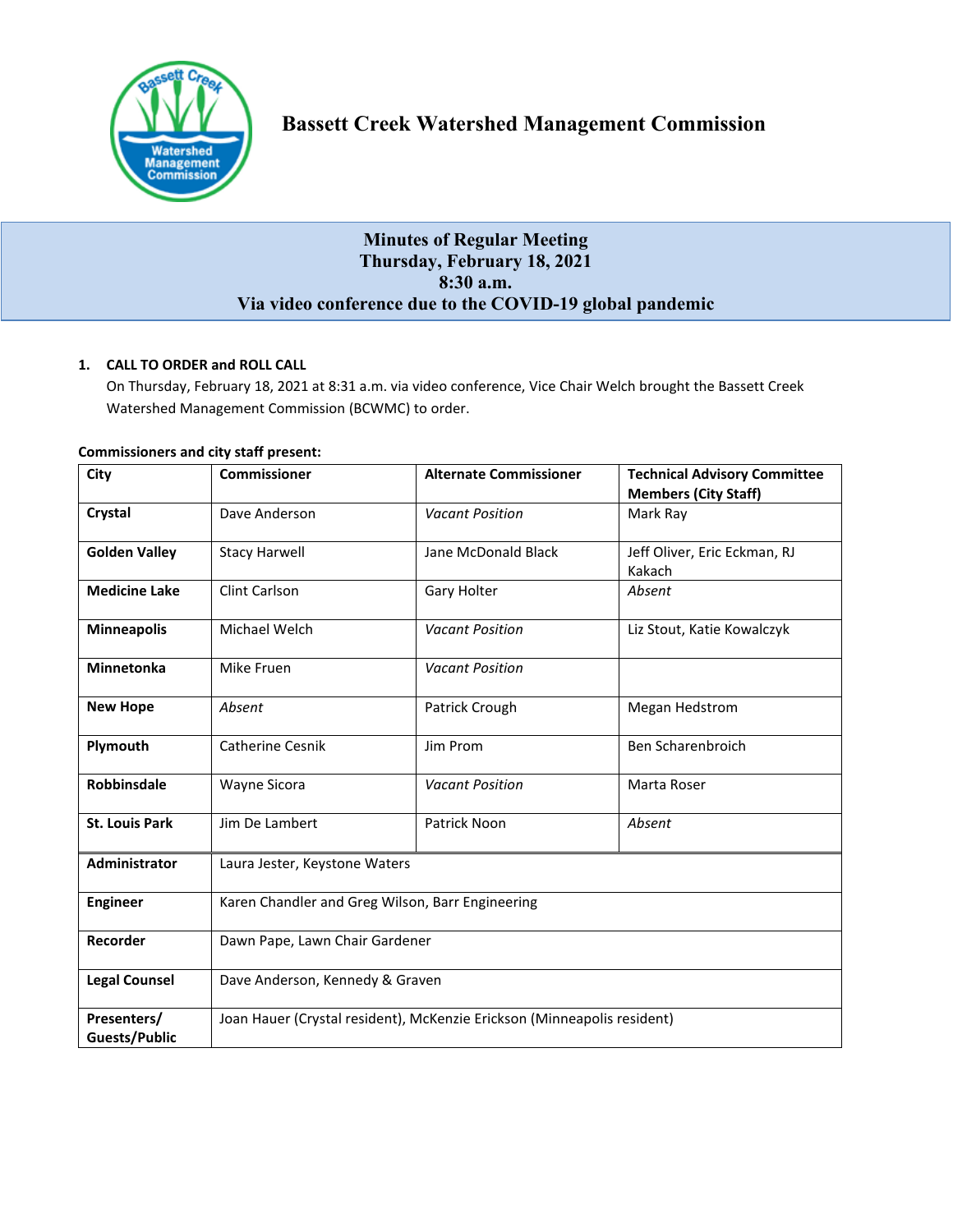# **2. PUBLIC FORUM ON NON-AGENDA ITEMS**

None.

#### **3. APPROVAL OF AGENDA**

**MOTION:** Commissioner de Lambert moved to approve the agenda. Alternate Commissioner Crough seconded the motion. Upon a roll call vote, the motion carried 7-0, with the cities of Minnetonka and Robbinsdale absent from the vote.

#### **4. CONSENT AGENDA**

The following items were approved as part of the consent agenda:

- January 21, 2021 Commission meeting minutes
- Fiscal Year 2020 Year End Financial Report
- February 2021 Financial Report
- Payment of invoices
- Resolution 21-03—Designating Depositories for BCWMC Funds
- Resolution 21-04—Transferring Funds from Flood Control Project Long Term Account to Administrative Fund
- Designation of *Finance and Commerce* as the Official News Publication of the BCWMC
- Adoption of Data Practices Policy

| The general and construction account balances reported in the February 2021 Financial Report are as follows: |                |  |
|--------------------------------------------------------------------------------------------------------------|----------------|--|
| <b>Checking Account Balance</b>                                                                              | 777,644.31     |  |
| TOTAL GENERAL FUND BALANCE                                                                                   | 777,644.31     |  |
|                                                                                                              |                |  |
| TOTAL CASH & INVESTMENTS ON-HAND (2/10/21)                                                                   | 3,404,904.92   |  |
| CIP Projects Levied - Budget Remaining                                                                       | (3,804,458.96) |  |
| Closed Projects Remaining Balance                                                                            | 936,769.38     |  |
| 2015-2018 Anticipated Tax Levy Revenue                                                                       | 1,429.11       |  |
| 2019 Anticipated Tax Levy Revenue                                                                            | 4,499.30       |  |
| Anticipated Closed Project Balance                                                                           | 942,697.79     |  |

**MOTION:** Commissioner de Lambert moved to approve the consent agenda. Alternate Commissioner Crough seconded the motion. Upon a roll call vote, the motion carried 7-0, with the cities of Minnetonka and Robbinsdale absent from the vote.

#### 5. **ORGANIZATIONAL MEETING**

#### **A. Elect Officers**

Vice Chair Welch asked for nominations for chair. Commissioner de Lambert nominated Commissioner Cesnik for Chair.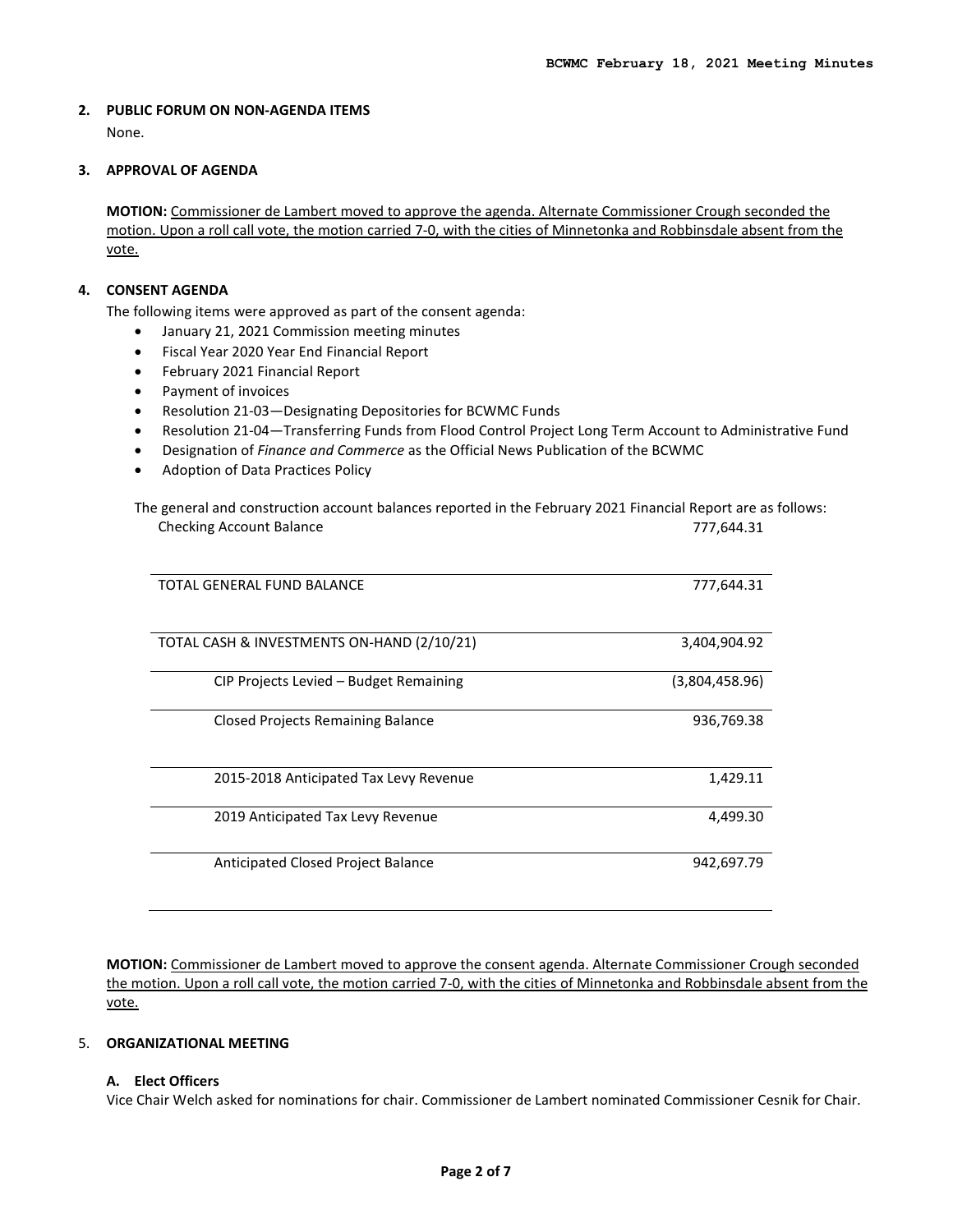[Commissioner Sicora joins the meeting.]

Vice Chair Welch asked for nominations for vice chair. Commissioner Harwell voiced interest in pursuing vice chair. There was brief discussion regarding her work schedule and availability. Commissioner Harwell withdrew her name from consideration for this year but voiced interested in chair or vice chair positions in the future.

Vice Chair Welch nominated the existing slate for vice chair, secretary, and treasurer positions.

**MOTION:** Alternate Commissioner Crough moved to approve the slate of officers including Commissioner Cesnik for chair, Commissioner Welch for vice chair, Commissioner de Lambert for secretary and Commissioner Harwell for treasurer. Commissioner de Lambert seconded the motion. Upon a roll call vote, the motion carried 8-0, city of Minnetonka absent from the vote.

Newly elected Chair Cesnik took over the role of Chair.

#### **B. Review 2021 Commission Calendar and Areas of Work**

Administrator Jester gave an overview of the calendar. She noted that February 1st marks the beginning of the Commission's business and fiscal year and asked people to mark their calendars for monthly meetings for the rest of the year.

#### **C. Appoint Committee Members**

The following members were appointed to committees.

- i. Administrative Services Committee Commissioners Cesnik, Welch, de Lambert, Harwell and Alternate Commissioner Prom
- ii. Budget Committee Commissioners Cesnik, Anderson, and Carlson, and Alternate Commissioner McDonald Black
- iii. Education Committee Commissioners Harwell and Fruen, and Alternate Commissioner Patrick Noon. Commissioner Fruen and TAC Member Chirpich were on the committee last year. Administrator Jester will ask them if they would like to continue.
- iv. Technical Advisory Committee Liaison Commissioners Harwell, Welch, Carlson, and Alternate Commissioner Crough

Michael Welch suggested appointing TAC liaison for each meeting because the agenda may change. Commissioners Harwell and Welch are appointed for the March 5, 2021 meeting. The TAC doesn't need the Commission's approval to meet but they may be asked by the Commission to discuss certain topics. Commissioner Welch stressed the importance of having Commission representation at the TAC meetings.

[Commissioner Harwell leaves the meeting.]

#### **D. Review Open Meeting Law**

Commission Attorney Anderson reviewed the main components of the open meeting law. He reminded the Commission that if people gather socially, it is important *not* to discuss BCWMC matters. The violations of the open meeting law are usually due to "serial" meetings, e.g. hitting "reply all" and continuing to discuss matters after meetings. Attorney Anderson noted it is important to make the public aware of meetings by properly noticing the meetings if there is any potential of quorum. He also noted that alternate commissioners count within the quorum due to their ability to vote.

After a question, Attorney Anderson clarified that the names of firms answering bid or proposal requests are public but the proposals themselves are non-public data. He noted that commissioners can discuss the contents of the proposals during the meeting in order to conduct necessary business and make sound decisions.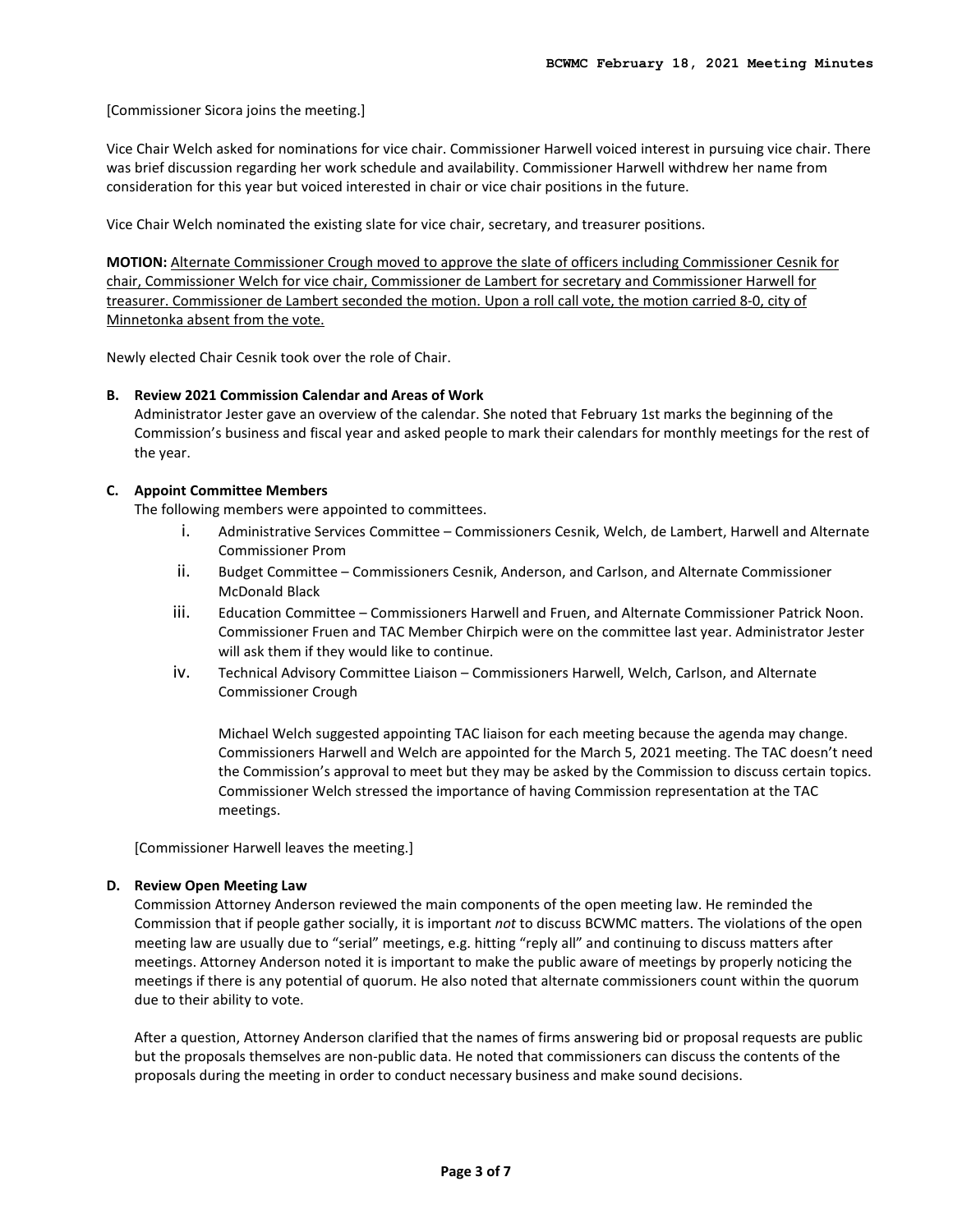#### **6. BUSINESS**

#### **A. Review Report on Sweeney Lake/Schaper Pond Carp Removal Project**

Commission Engineer Greg Wilson presented about carp populations and movements that were tracked and evaluated in Sweeney Lake and Schaper Pond. He also reported about the carp removal that was completed through the Sweeney Lake Water Quality Improvement Project in 2020. The Commission Engineer walked the Commission through the report and long-term control options.

Engineer Wilson started with background going back to 2011 with the Sweeney Lake TMDL and Schaper Pond monitoring. He provided details about the diversion project and its effectiveness as well as results of monitoring and surveys and insight on how carp were contributing to water quality problems. PIT tags were put on the dorsal fins of carp. Engineer Wilson showed a graphic showing how the carp were traveling.

#### [Commissioner Fruen joined the meeting.]

The 2018-2019 monitoring results confirmed large numbers of carp moved between Schaper Pond and Sweeney Lake, especially in the spring. Since the carp density was found to be greater than 100 kg/ha, the carps' presence significantly negatively impacted water quality. Namely, there was more total phosphorus leaving the pond than entering it. High total suspended solids concentrations were a good indicator that carp were the cause of this issue.

Commissioner Welch asked whether the carp population increased between 2011 and 2017. Engineer Wilson wasn't sure, but the Schaper Pond diversion project forced water to move through the northwest lobe of the pond where carp are most abundant. The carp biomass was found to be nearly 4 times higher than the water quality threshold. Further, carp surveys indicated that the pond is likely acting as a carp nursery.

Engineer Wilson reported that carp removal is expected to restore the water quality treatment capacity of the Schaper Pond diversion project, which should result in a 100-pound reduction of total phosphorus going to Sweeney Lake. Since electrofishing surveys suggest that carp biomass in both Schaper Pond and Sweeney Lake was 5 to 10 times above the 100 kg/ha threshold associated with impacts on water quality, the 319 grant-funded project for the Sweeney Lake Water Quality Improvement Project included carp biomass reduction during the spring and summer of 2020. Carp removal work was followed by the first phase of the Sweeney Lake alum treatment in the fall of 2020.

Engineer Wilson reported that 452 carp were removed from Sweeney lake and 152 from Schaper Pond. The populations are now low enough that they shouldn't adversely affect water quality. However, based on the PIT antenna data and the fact that 6 carp tagged in Sweeney Lake in the spring of 2020 were later captured in Schaper Pond in the summer and fall of 2020 suggests that carp from Sweeney Lake could easily repopulate Schaper Pond and use it as a nursery, compromising stormwater treatment in the pond.

Engineer Wilson reviewed long-term carp control options including:

- Carp removal through winter seining
- Carp removal through box netting and/or electrofishing
- Construction of a low-voltage electric barrier between Sweeney Lake and Schaper Pond
- Construction of a physical barrier(s) between Sweeney Lake and Schaper Pond
- Introduction of toxins with bait

A lengthy discussion followed the presentation. Alternate Commissioner McDonald Black asked if the baffle has made a difference. Engineer Wilson said there is no confirmation yet, but it should still work as expected with carp reductions. There was discussion about the pond as a preferred carp nursery and that panfish could be introduced to eat the carp eggs but the pond likely has very low dissolved oxygen and winter kills, where carp can survive but panfish could not.

TAC member Ben Scharenbroich asked once an effective barrier is in place, would a draw down and carp removal of Schaper Pond during the winter or spring be appropriate to remove the carp for good? There was more discussion on carp management options; notes that the goal is to reduce the ability of carp to move into Schaper to spawn; indication that carp activity (at this new level) shouldn't impact alum treatment; and commissioners' concerns with toxic bait and impact to other wildlife.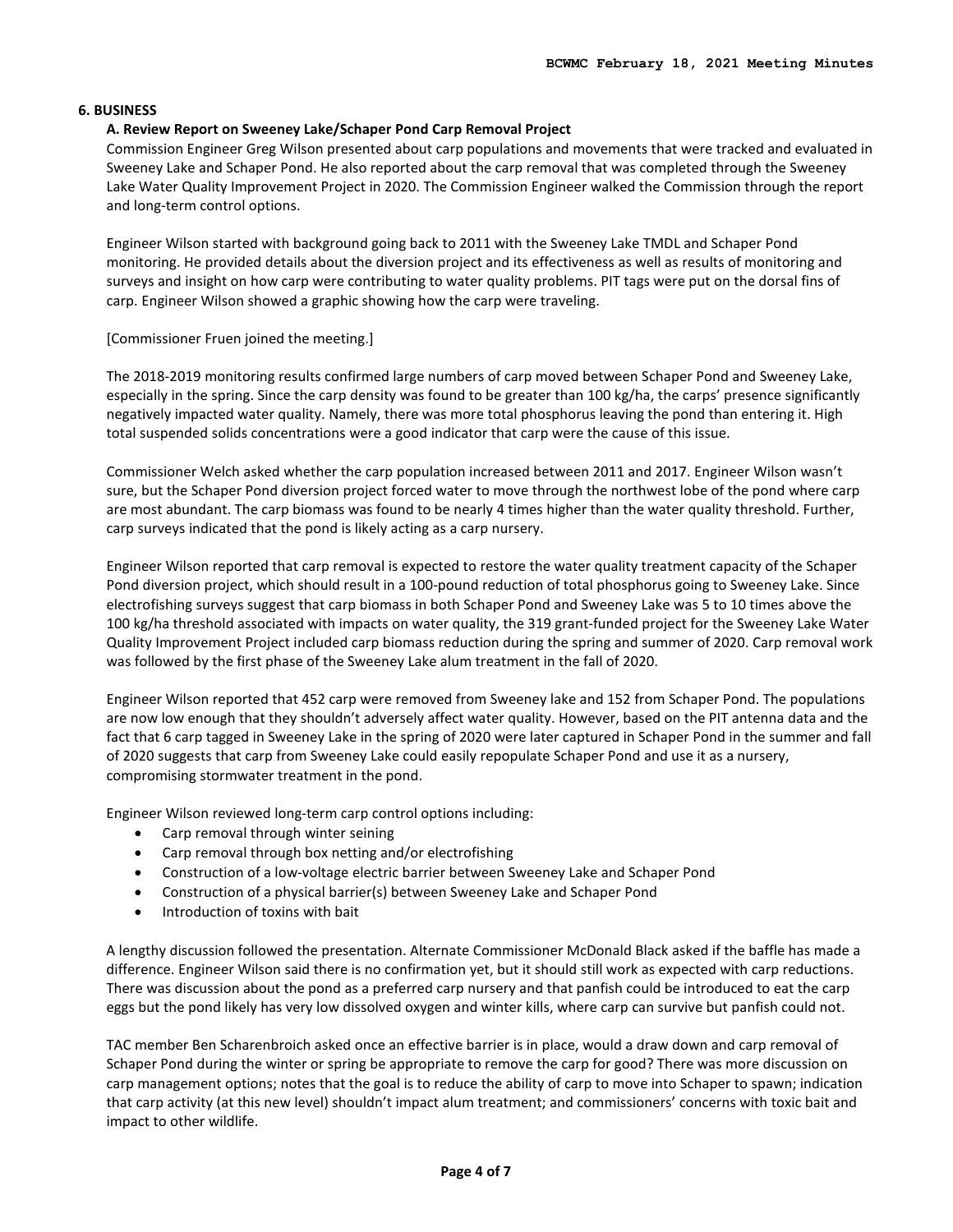Engineer Wilson concluded that more evaluation of carp control options is needed including a review of the costbenefits, liability, maintenance, ownership, etc. of each option. He requested direction from the Commission to work on that evaluation with Golden Valley staff, the Administrator, and Commission Attorney.

**MOTION:** Alternate Commissioner McDonald Black moved to use Schaper Pond Diversion Project CIP funds to continue evaluating options, working with stakeholders, and bring information and recommendations back to the Commission. Commissioner Carlson seconded the motion. Upon a roll call vote, the motion carried 9-0.

**5E. Review Year End Financial Report (Feb 1, 2020 - Jan 31, 2021)** (NOTE**:** this agenda item was discussed out of order) Administrator Jester reported that the Commission is in good financial standing and ended the year in the black when expenses are adjusted with revenue. She noted that some budget lines had significantly greater expenses compared to the amount budgeted due to additional and unexpected work, but other areas were under budget and grant funds helped balance the budget. Commission Engineer Chandler reviewed areas where technical services were over budget and why.

Many commissioners expressed concern with some of the high expense and overages. Alternate Commissioner McDonald Black suggested a quarterly review of the Operating Budget. Commissioner Carlson indicated his concern about the budget, in general. Commissioner Welch noted that as the Commission engages more directly with CIP projects and other programs, the budget should be watched closely and legal costs for specific CIP projects should be included as a CIP expense.

#### **B. Consider Approval of Agreement with Redpath and Company for Accounting Services**

Administrator Jester reported that at last month's meeting, the Commission approved moving forward with contracting for accounting services with Redpath and Company. Commission Attorney Anderson drafted the agreement that has been signed by Redpath. Staff recommended approval.

**MOTION:** Commissioner Welch moved to approve the agreement with Redpath and Company for accounting services for fiscal year 2021. Commissioner Carlson seconded the motion. Upon a roll call vote, the motion carried 8-0, with the city of Minnetonka absent from the vote.

#### **C. Consider Approval of Revision to Requirements for Improvements and Development Proposals**

Commission Engineer Chandler reported that at the meeting last month, commissioners reviewed staff recommendations for revisions to the Requirements Document regarding what types of projects need approval at a Commission meeting. Commissioners had suggestions for adding clarity to the proposed revisions and the item was tabled. The Commission Engineers and Attorney reworded the section with recommendations from commissioners. Staff recommends approval of the updated revisions in Section 3.1, in addition to minor grammatical changes in other parts of the document.

**MOTION:** Alternate Commissioner Crough moved to approve the revisions to the Requirements for Improvements and Development Proposals. Commissioner Carlson seconded the motion. Upon a roll call vote, the motion carried 8-0, with the city of Minneapolis abstaining from the vote.

#### **D. Consider Staff/TAC Request to Explore BCWMC Cost Share Program for Private Development Projects**

Administrator Jester reported that at the TAC's February 4<sup>th</sup> meeting, some TAC members indicated that they expect a significant amount of redevelopment to occur over the next ten years in their cities and wondered if a cost share program similar to the one in Shingle Creek WMO could incentivize some developers to go "above and beyond" with pollutant reduction measures during redevelopment.

Commissioner Welch recommended moving this item to a future agenda, since it is not time sensitive. The other commissioners agreed to table the item and revisit it at a later date.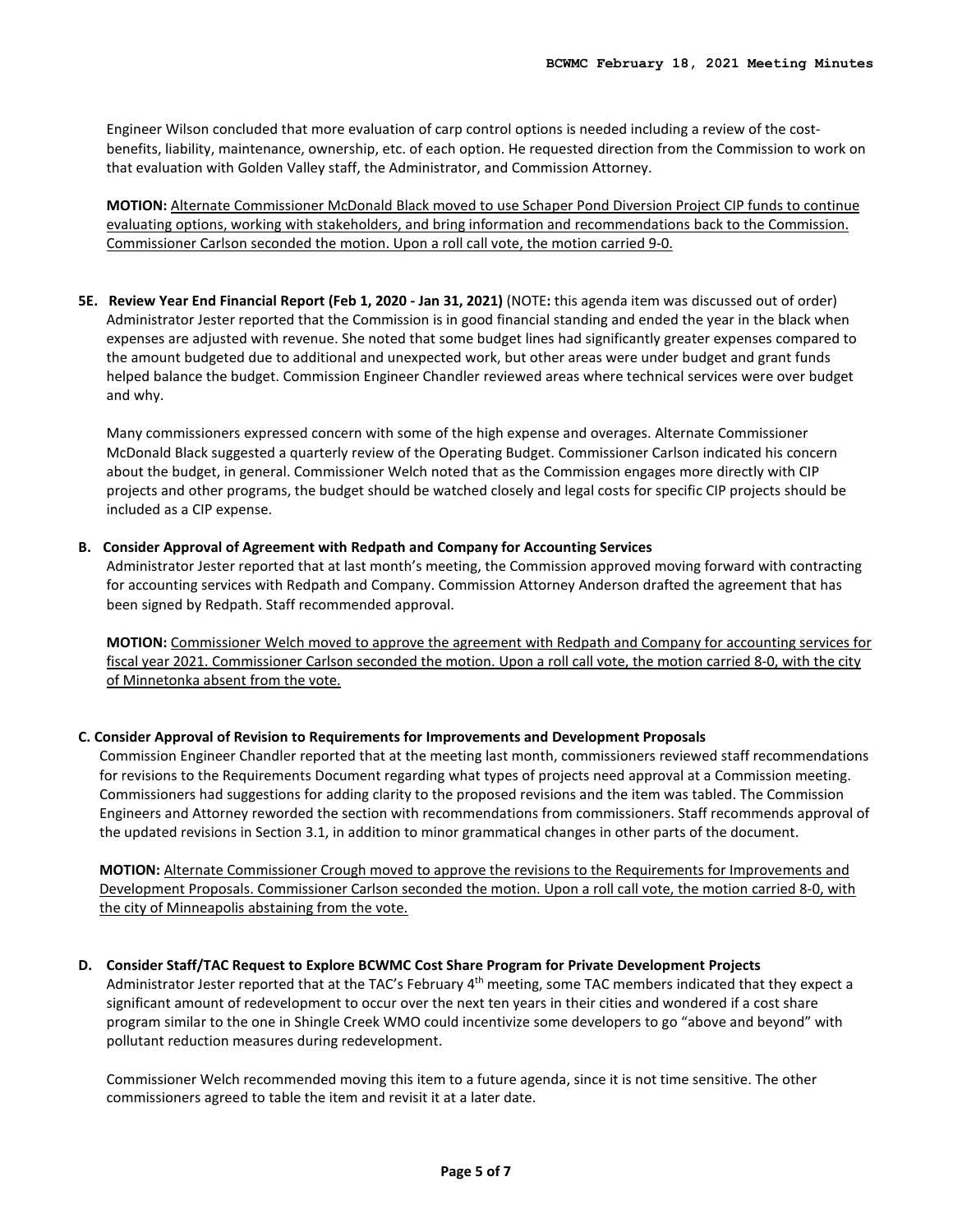#### **E. Review Letters of Interest Proposals from Legal and Engineering Firms**

Administrator Jester reported the Commission recently submitted a solicitation for "letter of interest" proposals for legal and technical engineering services to comply with state law. She noted the Commission received two proposals for legal services and three proposals for engineering services which were emailed or mailed to commissioners rather than posted online because they are not public documents.

Commissioner Carlson inquired about the billing rates. Attorney Anderson reported that Kennedy & Graven proposed a 3% increase and noted that it had been seven years since the last increase. Commission Engineer Chandler replied that Barr updates billing rates each year. Commissioner Carlson stated that it's fair to ask about the changes to rates and expressed concern about costs and taxes going up.

Commissioner Welch noted that when the Commission has a specific project for the engineers, we have an approved not-to-exceed amount, but that it's necessary for the general contracts for services to be standing consulting agreements because the consultants don't know exactly what work they'll be tasked over the course of each year, outside of those specific projects. He also indicated that the Commission should approve either annually or biennially a rate schedule for the legal and engineering services.

Administrator Jester noted that she would bring the existing contracts for legal and technical services, along with the hourly rates to a future meeting.

**MOTION:** Commissioner Sicora moved to approve Barr Engineering Co. and Kennedy & Graven as consultants and to bring the hourly rates for approval. Alternate Commissioner Crough seconded the motion. Upon a roll call vote, the motion carried 9-0, with all cities present for the vote.

#### **7. COMMUNICATIONS**

A. Administrator's Report

i. Reminder to Submit Conflict of Interest Statements – most commissioners have not submitted their statements yet. She urged commissioners to do so.

ii. Update on Bassett Creek Flood Risk Review Meeting – MnDNR holding the meeting on February 24<sup>th</sup>, not a public meeting, so a quorum of commissioners cannot attend. City staff and mayors were specifically invited.

iii. Update on Hennepin County Opportunity Grant – the Commission received this nearly \$75,000 grant for the Lagoon Dredging Project; the Commission also received the \$10,000 Hennepin County AIS Prevention grant.

iv. Update on BWSR Performance Review and Assistance Program (PRAP) Level 2. Engineer Chandler and Administrator Jester will meet with BSWR soon; commissioners can expect to learn more at the March meeting.

B. Chair – nothing to report

C. Commissioners – Commissioner Welch said Hennepin Co. has issued a draft climate action plan and recommended commissioners review and provide feedback (see Item 8D)

D. TAC Members

i. Report on February 4th Meeting – TAC Chair Mark Ray reported that the group discussed the FEMA mapping project and began discussing the 5-year CIP.

ii. Next Meeting: March 5th, 1:00 p.m.

E. Committees – nothing to report

F. Education Consultant - There is a new video about deicers and pets. Is there a pet-friendly deicer? Watch and find out, then share via social media, email or whatever way you have.

G. Legal Counsel – nothing to report

H. Engineer – Commission Engineer Chandler thanked the Commission for continuing to use Barr Engineering. She also noted that 2020 monitoring results are coming.

## **8. INFORMATION ONLY (Information online only)**

A. CIP Project Updates<http://www.bassettcreekwmo.org/projects>